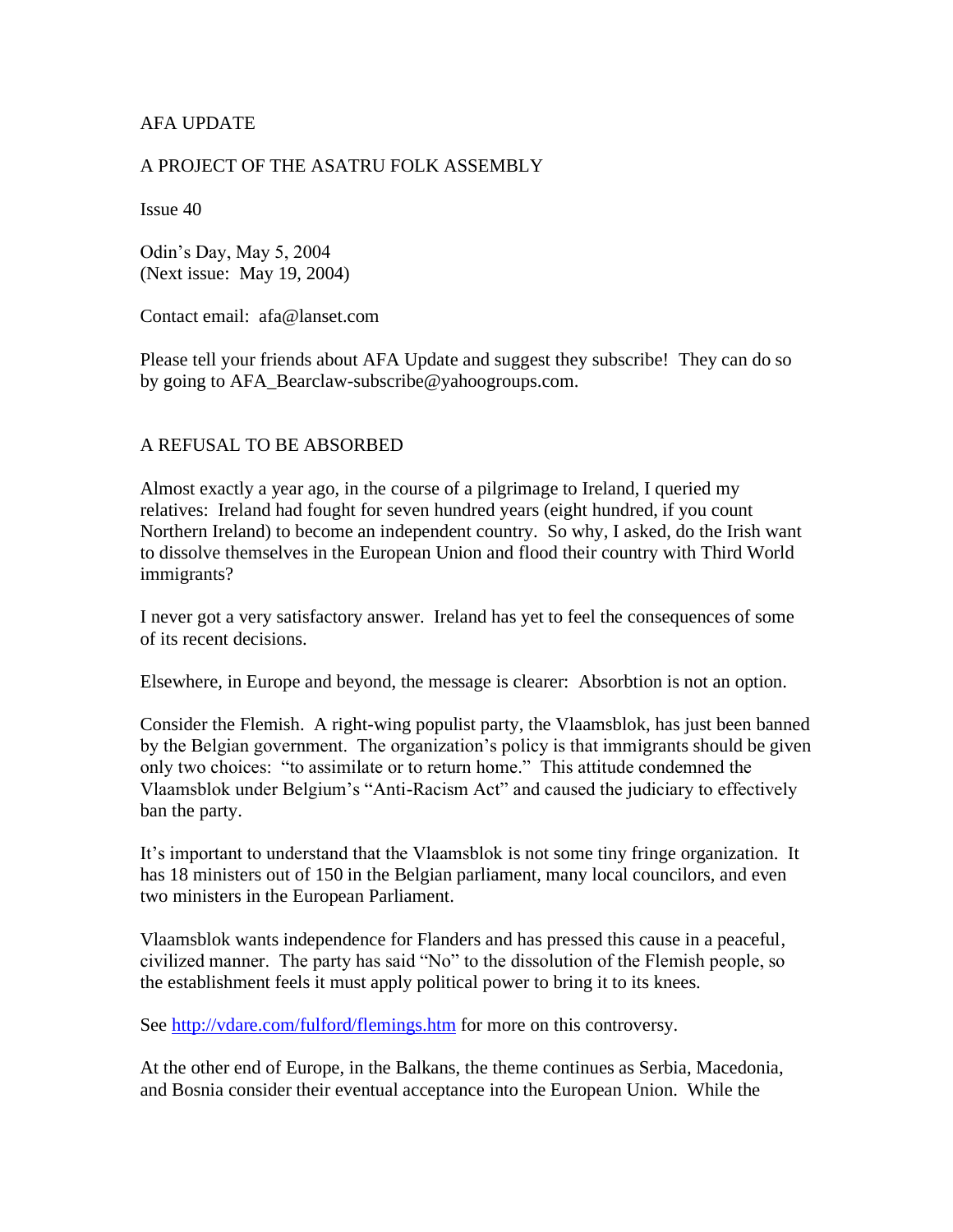general trend of our time makes it more and more likely that all these nations will give accept EU membership, not everyone is happy about the prospect. Columnist Nebojsa Malic outlines some of the reasons in his latest essay at [http://antiwar.com/malic/?articleid=2433.](http://antiwar.com/malic/?articleid=2433) He ends his essay with this paragraph:

"That the Balkan countries see their future in the EU is the best indicator of how dire their current predicament is. While it may seem that they have everything to gain and nothing to lose by joining the EU, this perception is fundamentally wrong. They do have one more thing to lose, the most precious of all: freedom to create a future of their own, for good or ill. If that, too, is gone the way everything else has disappeared over the past decade, the triumph of despair will indeed be complete."

The assertion of national identity, however, is not limited to Europe. Three young leaders of the Tibetan Youth Congress have just completed a 32-day hunger strike in front of the United Nations headquarters in New York City. Dolma Choepel, Sonam Wangdu, and Mr. Gyatso won agreement from the organization to pursue several human rights issues of importance to Tibetans [\(http://phayul.com/news/article.aspx?id=6833\)](http://phayul.com/news/article.aspx?id=6833).

While the hunger strikers had a list of specific complaints, they made it clear that their long-term goal is the withdrawal of China from their homeland.

[How many of you were even aware that these three activists were starving in front of the UN? I did a Google search on their strike a few days ago. Sixty-six results were produced - but only about three of them were from actual newspapers; all the rest were articles from Tibet-related web sites. The world media, for whatever reason, did not report this incident.]

From Ireland and Flanders to the Balkans and Tibet, people want to keep their national and cultural identity. If you think this is mere politics, look more deeply! The national instinct - nations in the most essential, tribal sense, regardless of statist bureaucracies is spiritual. It's not about taxes or regulations, or even votes and parties; these are only outer manifestations. Ultimately, it is about the soul of individuals and of entire groups bound by blood and history.

For this reason the Asatru Folk Assembly has supported all those who refuse to be absorbed into the globalist dream. This is the path of true diversity, and of freedom.

## YOUR FAVORITE AFA AUDIO TAPES NOW ON CD

We've finally gotten around to putting most of our classic AFA audio tapes on CDs! Available titles include "Asatru," "The Meaning of Myth," "Stories from Scandinavian Mythology," "Thunder from the North," "Viking Heroes," and "Calasa."

Cost is \$10.95 per CD, plus \$3.50 shipping. Add 7.25% sales tax if you're in California.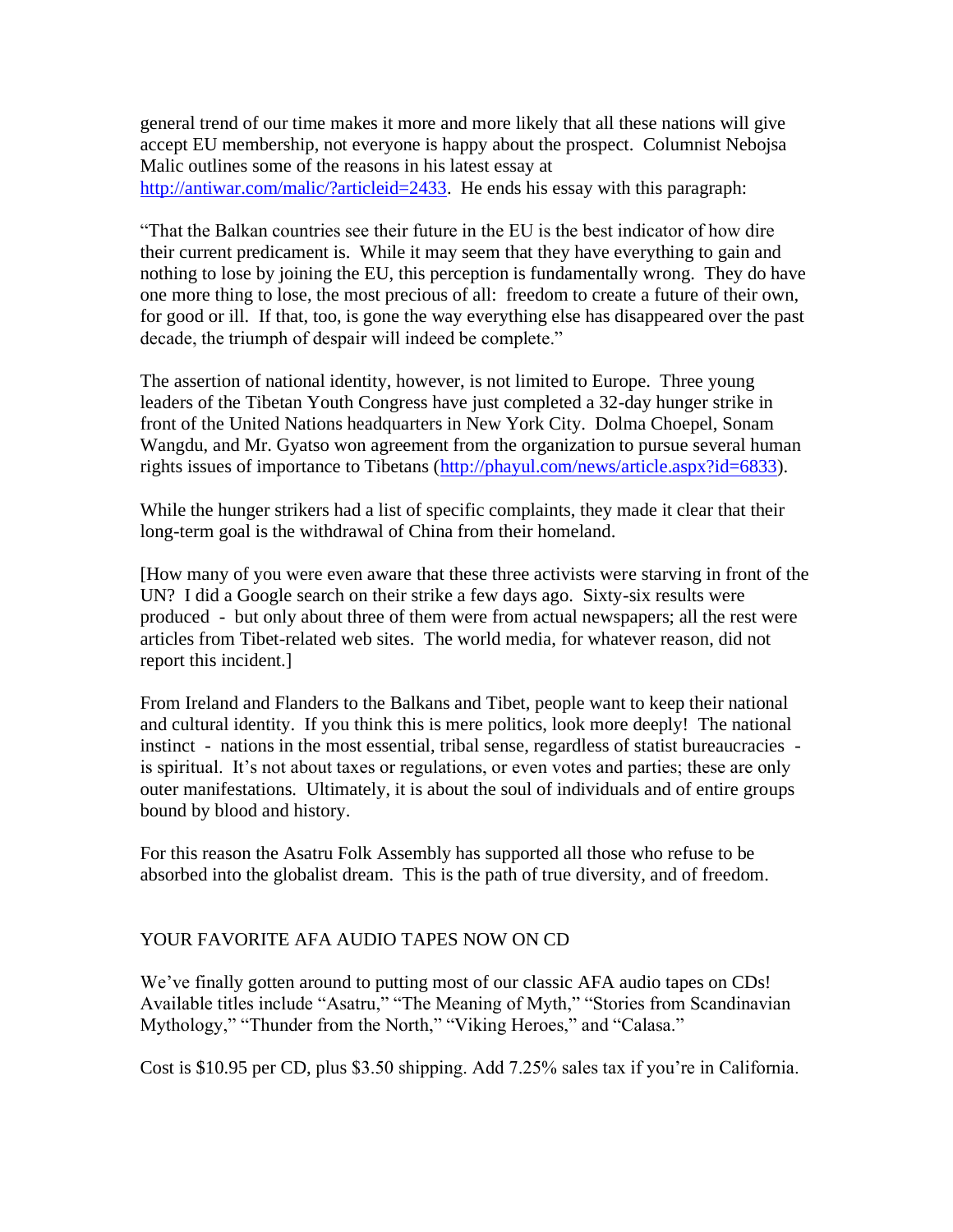## BOOK ON REBIRTH WITHIN THE FAMILY LINE

One important theme in Germanic religion is that of rebirth within the ancestral line. Opinions (not surprisingly!) differ within our community on just what that means - Edred Thorsson tells us that only certain soul components are reborn, and that the ego/ek/consciousness goes elsewhere. Other people feel that something more like the popular concept of reincarnation takes place.

Whatever your own beliefs on this subject, I suspect you will be intrigued by a book called *Return from Heaven* - *Beloved Relatives Reincarnated within Your Family* by Carol Bowman. I realize that the title is hardly designed to appeal to Asatruar, but it would be a mistake to let that get in the way of what seems to be information validating our ancestral concepts. You can get it \_Return from Heaven\_ (or at least find out more about it) from Amazon.

# THE GENETICS OF MARRIAGE

An international team of scientists has found that women tend to marry men who look like their fathers. "There seems to be an advantage for animals to select a mate somewhat similar to themselves genetically" according to Dr. Glenn Weisfeld of Wayne State University. "One good possibility is that there are some fortuitous genetic combinations which are retained in the offspring if both parents are similar." Dr. Weisfeld went on to say that, in humans, there is a lower rate of miscarriage if mother and father are genetically similar.

Obviously, there must be a balance between the need for similarity and the need to avoid inbreeding. Unions closer than first or second cousin become risky, but up to that point genetic similarity seems to confer advantages.

<http://www.newscientist.com/news/print.jsp?id=ns99994928>

## UPDATE ON "ODIN LIVES!" RADIO

Odin Lives! Radio remains a "must hear" resource for all of us who follow the Germanic folkway. A hint: Yours truly will be interviewing one of the most mysterious authors in the Odinist/Asatru scene in the near future…

For information on programs, times, and how to tune in, go to [http://www.odinlives.org/index.html.](http://www.odinlives.org/index.html)